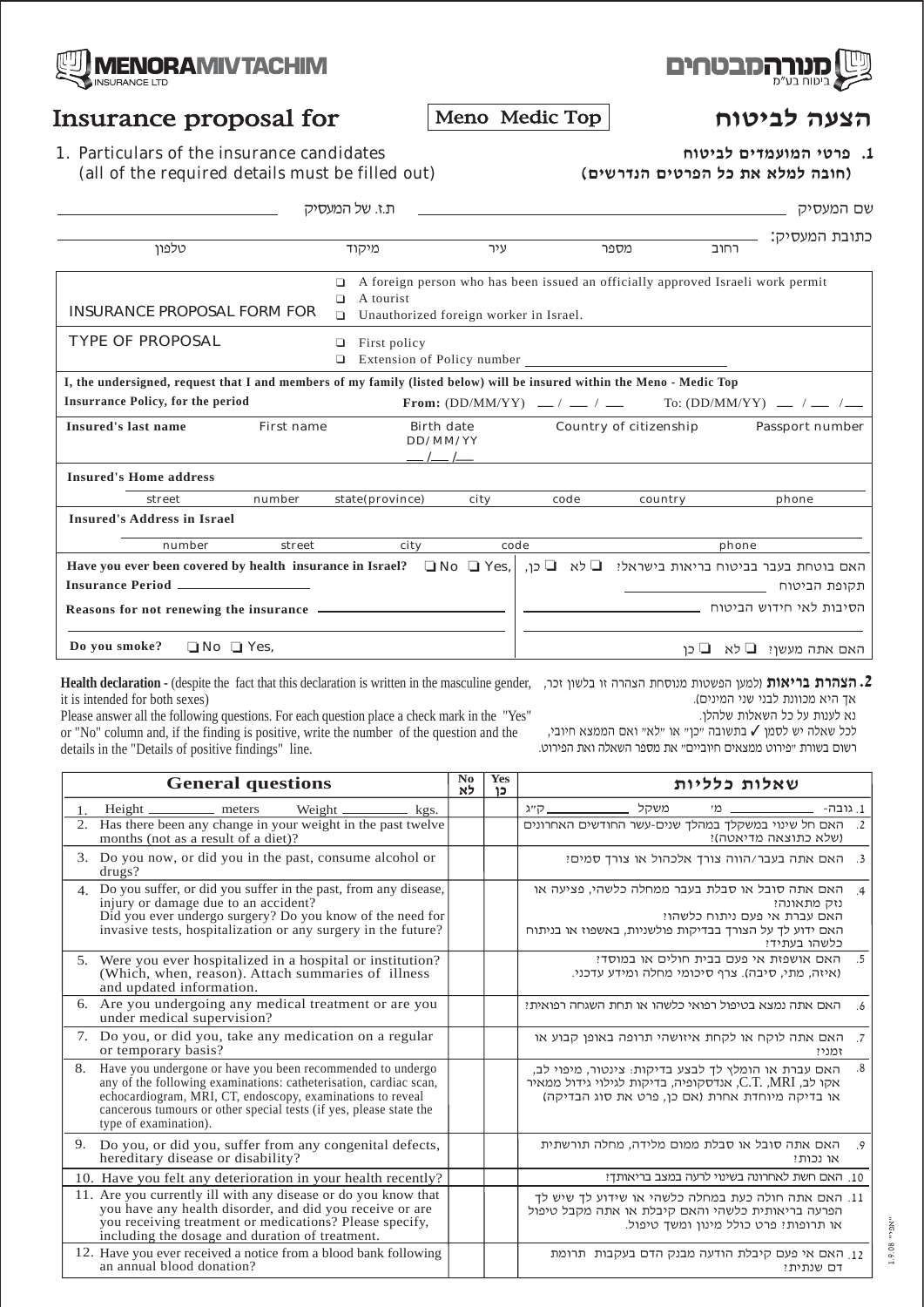| <b>General questions</b> |                                                                                                                                                                                                                                                                                                                                                                                                                                                      | N <sub>0</sub><br>לא | <b>Yes</b><br>כו | שאלות כלליות                                                                                                                                                                                                                                                                                                     |
|--------------------------|------------------------------------------------------------------------------------------------------------------------------------------------------------------------------------------------------------------------------------------------------------------------------------------------------------------------------------------------------------------------------------------------------------------------------------------------------|----------------------|------------------|------------------------------------------------------------------------------------------------------------------------------------------------------------------------------------------------------------------------------------------------------------------------------------------------------------------|
|                          | 13. Are you handicapped in the performance of any these<br>activities: rising, lying down, undressing, dressing, washing,<br>shaving, eating and drinking, controlling secretion of bodily<br>fluids, walking, functioning and performing household<br>tasks?                                                                                                                                                                                        |                      |                  | 13. האם אתה מוגבל בביצוע אחת מהפעולות האלה: לקום, לשכב,<br>להתפשט, להתלבש, להתרחץ, להתגלח, לאכול ולשתות, לשלוט<br>על הסוגרים, ללכת, לתפקד ולקיים את מטלות משק הבית!                                                                                                                                              |
|                          | 14. Are you entitled or are you receiving a nursing subsidy<br>from the National Insurance Institute?                                                                                                                                                                                                                                                                                                                                                |                      |                  | 14. האם אתה זכאי ו/או מקבל גמלת סיעוד מהמוסד לביטוח<br>לאומי?                                                                                                                                                                                                                                                    |
|                          | 15. Have you suffered or are you suffering from the loss of<br>the ability to work on a part-time or full-time basis?                                                                                                                                                                                                                                                                                                                                |                      |                  | 15. האם סבלת או אתה סובל מאובדן היכולת לעבוד באופן<br>חלקי או מלא?                                                                                                                                                                                                                                               |
|                          | 16. Family history (parents, children, brothers, sisters, uncles,<br>aunts): Have they ever suffered from heart diseases, diabetes,<br>brain stroke, kidney disease, cancer, other severe diseases?                                                                                                                                                                                                                                                  |                      |                  | 16. תולדות המשפחה (הורים, ילדים, אחים, אחיות, דודים, דודות):<br>האם סבלו ממחלות לב, סכרת, שבץ מוחי, כליות, סרטן, מחלות<br>קשות אחרות?                                                                                                                                                                            |
|                          | 17. For women only: Do you suffer or have suffered from female<br>illnesses such as irregular menstruation, fertility problems,<br>bleeding and breast cysts, problems in the uterus and ovaries,<br>irregular findings in a gynecological examination (such as<br>PAP smear) or other gynecological disorders?                                                                                                                                      |                      |                  | 17. <b>לנשים בלבד:</b> האם את סובלת או סבלת ממחלות נשים כגון<br>אי סדירות בווסת, בעיות פוריות, דמומים וגושים בשדיים,<br>בעיות ברחם ובשחלות, ממצאים לא תקינים בבדיקה גניקולוגית<br>וכגון PAP) או הפרעות גניקולוגיות אחרות?                                                                                        |
|                          | Are you pregnant? How many fetuses? Have you suffered<br>from any problems in previous pregnancies or in the present<br>pregnancy?<br>Have you given birth by a Caesarean Section?                                                                                                                                                                                                                                                                   |                      |                  | האם את בהריון? מה מספר העוברים? האם סבלת מבעיות<br>בהריונות קודמים או בהריון הנוכחי?<br>האם ילדת בניתוח קיסרי?                                                                                                                                                                                                   |
|                          | <b>Questions about diseases</b><br>Did you ever contract or did you ever suffer<br>from the symptoms of the following diseases                                                                                                                                                                                                                                                                                                                       | No<br>לא             | Yes<br>כן        | שאלות על מחלות<br>האם אי פעם חלית במחלות או היו לך<br>סימני המחלות המפורטות להלן:                                                                                                                                                                                                                                |
|                          | 18. Heart and Blood Vessels - A. Heart diseases, chest pains,<br>shortness of breath, rapid heart beats, chest pressure (angina<br>pectoris), myocardial infarction, irregular heart rate,<br>problems with the heart valves, hereditary heart disease, disease<br>of the heart muscle or membrane. B. High blood pressure.<br>C. Blood vessels, leg pain when walking, blood clots,<br>varicose veins, blood cycle disorders, constricted arteries. |                      |                  | 18. <b>לב וכלי דם</b><br>א. מחלת לב, כאבים בחזה, קוצר נשימה, דפיקות לב, תעוקת<br>חזה (אנגינה פקטוריס), אוטם שריר הלב, הפרעות בקצב, בעיה<br>בשסתום הלב, מחלת לב מולדת, מחלת שריר הלב או קרום<br>הלב. ב. יתר לחץ דם. ג. כלי דם, כאבי רגליים בהליכה, קרישי<br>דם, דליות בוורידים, הפרעות במחזור הדם, היצרות עורקים. |
|                          | 19. Nervous System - Dizziness, headaches, fainting spells,<br>paralyses, seizures (epilepsy), T.I.A., loss of memory, loss<br>of sense, degenerative disease, stroke, cerebrovascular<br>accident (C.V.A), tremors, balance disorders, Alzheimer's<br>disease, Parkinson's disease, mental fatigue, senility.                                                                                                                                       |                      |                  | 19. מערכת עצבים<br>סחרחורות, כאב ראש, התעלפויות, שיתוקים, התכווצויות<br>(אפילפסיה), .T.I.A, הפרעות בזכרון, אובדן תחושה, מחלה<br>ניוונית, אירוע מוחי, שטף דם במוח (C.V.a), רעד, הפרעות<br>בשיווי משקל, אלצהיימר, פרקינסון, תשישות נפש, דימנציה<br>סנילית.                                                         |
|                          | 20. Mental Disorders - mental disease, depression, schizophrenia,<br>anxiety, attempted suicide.                                                                                                                                                                                                                                                                                                                                                     |                      |                  | 20. הפרעות נפשיות<br>מחלת נפש, דיכאון, סכיזופרניה, חרדה, ניסיון אובדני.                                                                                                                                                                                                                                          |
|                          | 21. Respiratory Tract - asthma, chronic bronchitis, emphysema,<br>tuberculosis, blood sputum, recurring infections of the<br>respiratory tract.                                                                                                                                                                                                                                                                                                      |                      |                  | 21. דרכי נשימה<br>אסטמה, ברונכיטיס כרונית, אמפיזיה, שחפת, גניחת דם,<br>זיהומים חוזרים בדרכי הנשימה.                                                                                                                                                                                                              |
|                          | 22. Digestive Tract and Liver - ulcer (peptic ulcer or duodenum)<br>heartburn, chronic intestinal infections, bleeding in the<br>digestive tract, hemorrhoids, anus problems, chronic liver<br>disease, jaundice, gallstones, pancreas infection, hepatitis<br>(viral or other).                                                                                                                                                                     |                      |                  | 22. דרכי העיכול והכבד<br>אולקוס (כיב קיבה או תרסריון), צרבת, מחלת מעיים דלקתית<br>כרונית, דימום במערכת העיכול, טחורים, בעיות בפי הטבעת,<br>מחלת כבד כרונית, צהבת, אבני מרה, דלקת בלבלב, הפטיטיס<br>(ויראלית או אחרת).                                                                                            |
|                          | 23. Kidneys and Urinary Tract - kidney stones, kidney<br>infections, deformation in the urinary tract, blood or protein<br>in urine, kidney cysts, defective kidney function, infection<br>of the prostate gland (prostatitis).                                                                                                                                                                                                                      |                      |                  | 23. כליות ודרכי השתו<br>אבני כליות, דלקות בכליה, מומים בדרכי השתן, דם או חלבון<br>בשתן, ציסטות בכליה, פגיעה בתפקוד כלייתי, בלוטת הערמונית<br>(פרוסטטה).                                                                                                                                                          |
|                          | 24. Endocrinal and Metabolism Diseases - diabetes, thyroid<br>gland, kideny ureter, kideny cysts, cerebral ureter and other<br>glands, high levels or fat in the blood (cholesterol, triglycerides).                                                                                                                                                                                                                                                 |                      |                  | 24. מחלות אנדוקריניות חילוף חומרים<br>סכרת, הפרעה בבלוטות המגן, יותרת הכליה, ציסטות בכליה,<br>יותרת המוח ובלוטות אחרות, שומנים גבוהים בדם (כלוסטרול,<br>טריליצרגידים).                                                                                                                                           |
| 25.                      | Skin and Sex - syphilis, herpes, skin tumors, moles, blisters<br>and/or sterility problems and/or fertility problems.                                                                                                                                                                                                                                                                                                                                |                      |                  | 25. עור ומין<br>עגבת, הרפס, גידולי עור, שומות, יבלות ו/או בעיות עקרות<br>ו/או בעיות פריון.                                                                                                                                                                                                                       |
|                          | 26. Malignant Diseases (Cancer and AIDS) - malignant or<br>pre-malignant tumor/s or AIDS, including carriers, specify<br>kind, date and nature of treatment                                                                                                                                                                                                                                                                                          |                      |                  | 26. <b>מחלות ממאירות (סרטן ואיידס)</b> גידול/ים ממאיר/ים או<br>טרום ממאירים או איידס, כולל נשאות, פרט סוג מועד ואופן<br>הטיפול <sub>-</sub>                                                                                                                                                                      |
|                          | 27. Joints and Bones - joint infection (arthritis), theumatism<br>(galt), back or neck pain, slipped disk, dislocation of shoulder,<br>knee, bones diseases.                                                                                                                                                                                                                                                                                         |                      |                  | 27. <b>פרקים ועצמות -</b> דלקת פרקים (ארטריטיס), שגרון (גאלט),<br>כאבי גב או צוואר, פריצת דיסק, כתף, ברך, מחלת עצם.                                                                                                                                                                                              |
|                          | 28. Eyes - catarat, glaucoma, cross-eyes, blindness, retinal<br>diseases, corneal diseases, vision disorders, diopter number.                                                                                                                                                                                                                                                                                                                        |                      |                  | 28. <b>עיניים -</b> קטרקט, גלאוקומה, פזילה, עיוורון, מחלת רשתית,<br>מחלת קרנית, הפרעות ראייה, מסי דיופטר.                                                                                                                                                                                                        |
|                          | 29. Nose, Ear and Throat - recurring throat or ear infections,<br>sinusitis, hearing disorders, sleep apnea snyndrome.                                                                                                                                                                                                                                                                                                                               |                      |                  | 29. <b>אף אוזן גרון -</b> דלקות גרון או אוזניים חוזרות, סינוסיטיס,<br>הפרעות בשמיעה, תסמונת דום נשימה בשינה.                                                                                                                                                                                                     |
|                          | 30. <b>Hernias</b> - of the stomach wall, the crotch, surgical scars,<br>in the navel and in the diaphragm.                                                                                                                                                                                                                                                                                                                                          |                      |                  | 30. <b>בקע (הרניה שבר) -</b> של דופן הבטן, במשפעה, בצלקות<br>ניתוחים, בטבור ובסרעפת.                                                                                                                                                                                                                             |
|                          | 31. Other health disorders and/or other diseases not specified<br>above.                                                                                                                                                                                                                                                                                                                                                                             |                      |                  | 31. הפרעות בריאות אחרות ו/או מחלות אחרות שלא פורטו<br>לעיל.                                                                                                                                                                                                                                                      |

**Details of positive findings**

"NG <" 80'6'T Yava VV ali